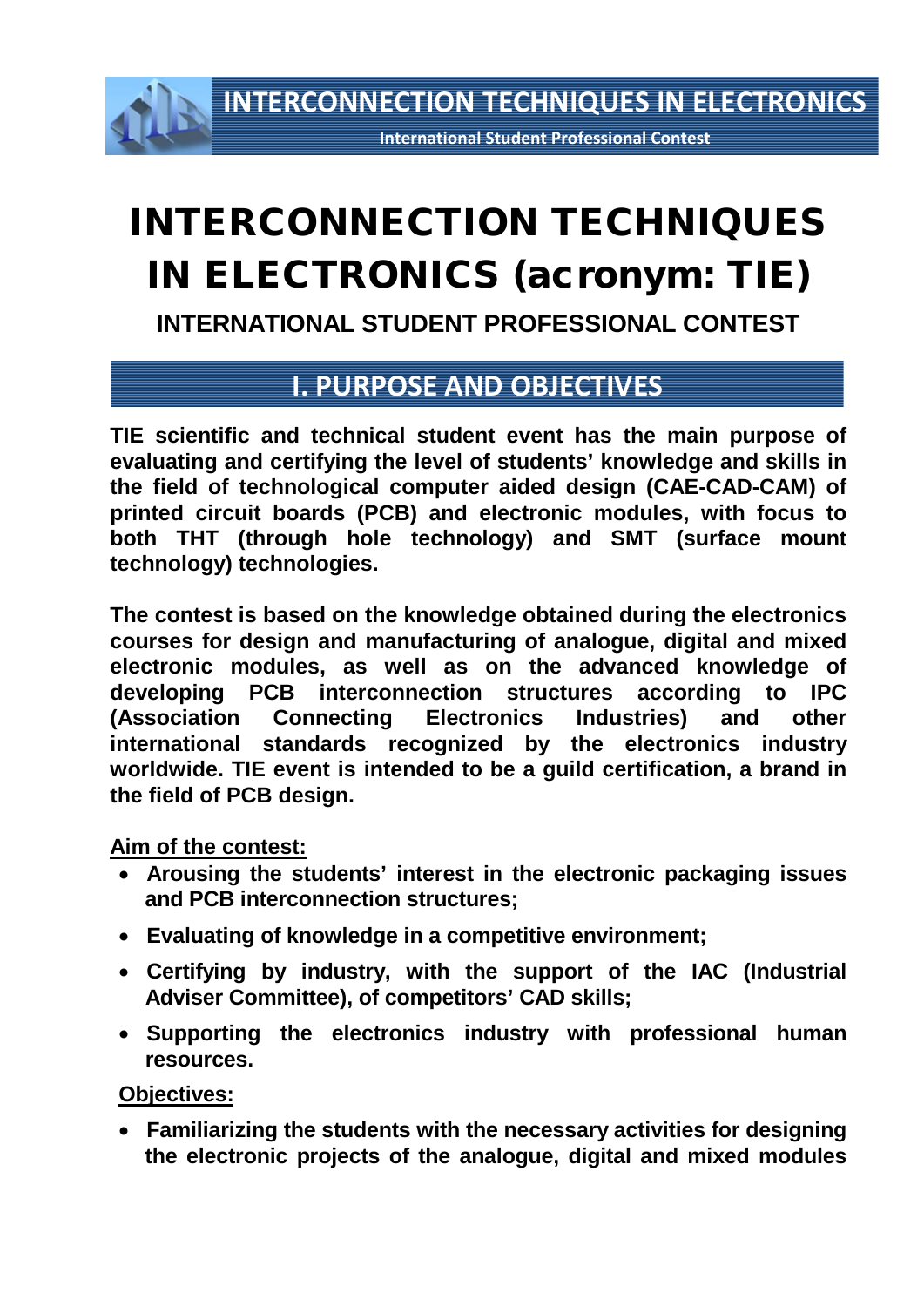**and the PCB interconnection structures, in order to meet the demands required by the project/product specifications;**

- **Reaching a high level of professionalism in using CAD software systems in this field;**
- **Rising the awareness of the electronics industry on the existing human resources and realizing a strong partnership between academia and industry;**
- **Increasing of job demands for the career of electronics engineer from today students and of job offers from the industrial environment.**

# **II. ORGANIZATION**

**The international student contest "Interconnection Techniques in Electronics (TIE)" is coordinated by "Politehnica" University of Bucharest, Center for Technological Electronics and Interconnection Techniques (UPB-CETTI) and continuously supported by IEEE CPMT HU&RO Joint Chapter. The event is yearly organised, in an itinerant way, by a university member of the EPETRUN consortium and network (Electronic Packaging Education Training and Research University Network), being also opened to all European universities interested in education and training in the field of electronic packaging.** 

**The contest is supervised by six committees:**

- **a. Steering Committee (SC);**
- **b. Technical Committee (TC);**
- **c. Local Committee (LC);**
- **d. Industrial Adviser Committee (IAC);**
- **e. Public Relations Committee (PRC);**
- **f. International Consultant Committee (ICC).**

**In the above mentioned committees take part representatives of EPETRUN, European universities, specialists from industry and members of non-guvernamental organizations involved in electronics. These committees take care of all technical and organisational aspects of the contest and of the whole TIE event.** 

**The contest has two stages:** 

- **1. local stage (which takes place in each university centre interested to participate to TIE);**
- **2. final stage (which takes place in an university centre selected by the steering committee at least one year before the contest).**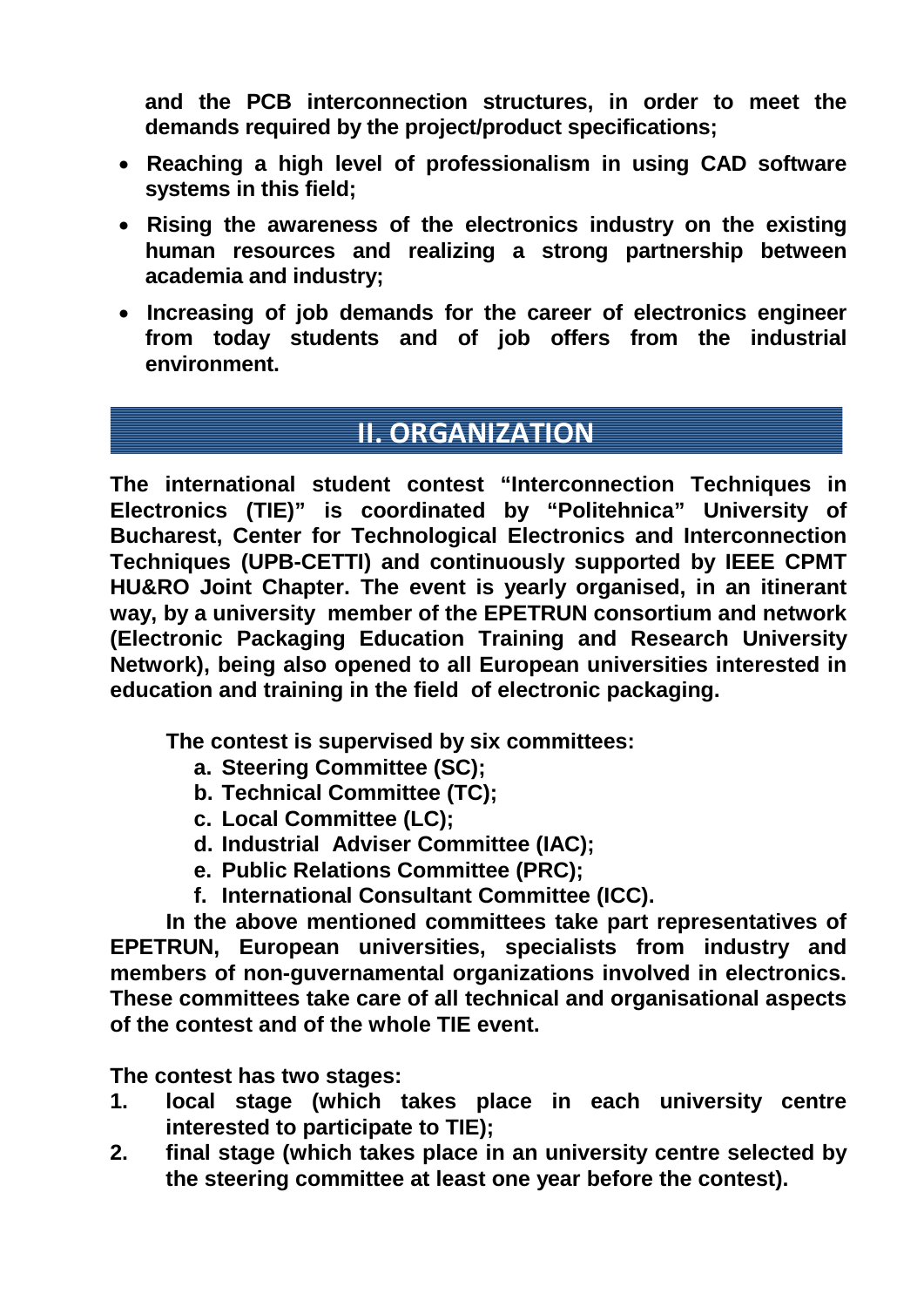**The subjects and the evaluation form will be proposed by the IAC (Industrial Adviser Committee) and will be completed/finalized by the TC (Technical Committee).**

**On the day before the contest day TC will finish and optimize the subjects and the evaluation form.**

**On the contest day TC + IAC will define the "evaluation teams" involved in evaluation of students (each composed of minimum two officials/experts) and the "supervisory team" (which validate the final score of the student, if necessary).**

**The supervisory team is activated and requested for an additional evaluation only in case of ambiguity during the evaluation process, in order to decide the final score. If not necessary, the final score is set by the evaluation team.**

**The students will be informed regarding this important issue in the new released TIE regulation and during the technical meeting which takes place on the day before the contest day.**

**The evaluation form will contain three signatures, the two of the evaluation officials/experts and one of the evaluated student; if necessary, additional signatures of the supervisory team will be placed on the form.**

**The student will leave the contest seat/place only after the evaluation form is totally finished and closed (by the signatures specified above).** 

## **III. TOPICS\***

- 1. CAD design of electronic circuits (SCM, SCH);
- 2. Creation of virtual components (parts);
- 3. SCM post-processing (generation of netlists, reports, export/import files, post-processing files for technical documentation);
- 4. CAD design of on-board interconnection structures (PCB);
- 5. Creation of PCB footprints;
- 6. Professional inter-tool communication techniques between SCM and PCB environments;
- 7. PCB post-processing (generation of netlists, reports, export/import files, post-processing files for technical documentation and manufacturing);
- 8. Standardization elements for PCB design;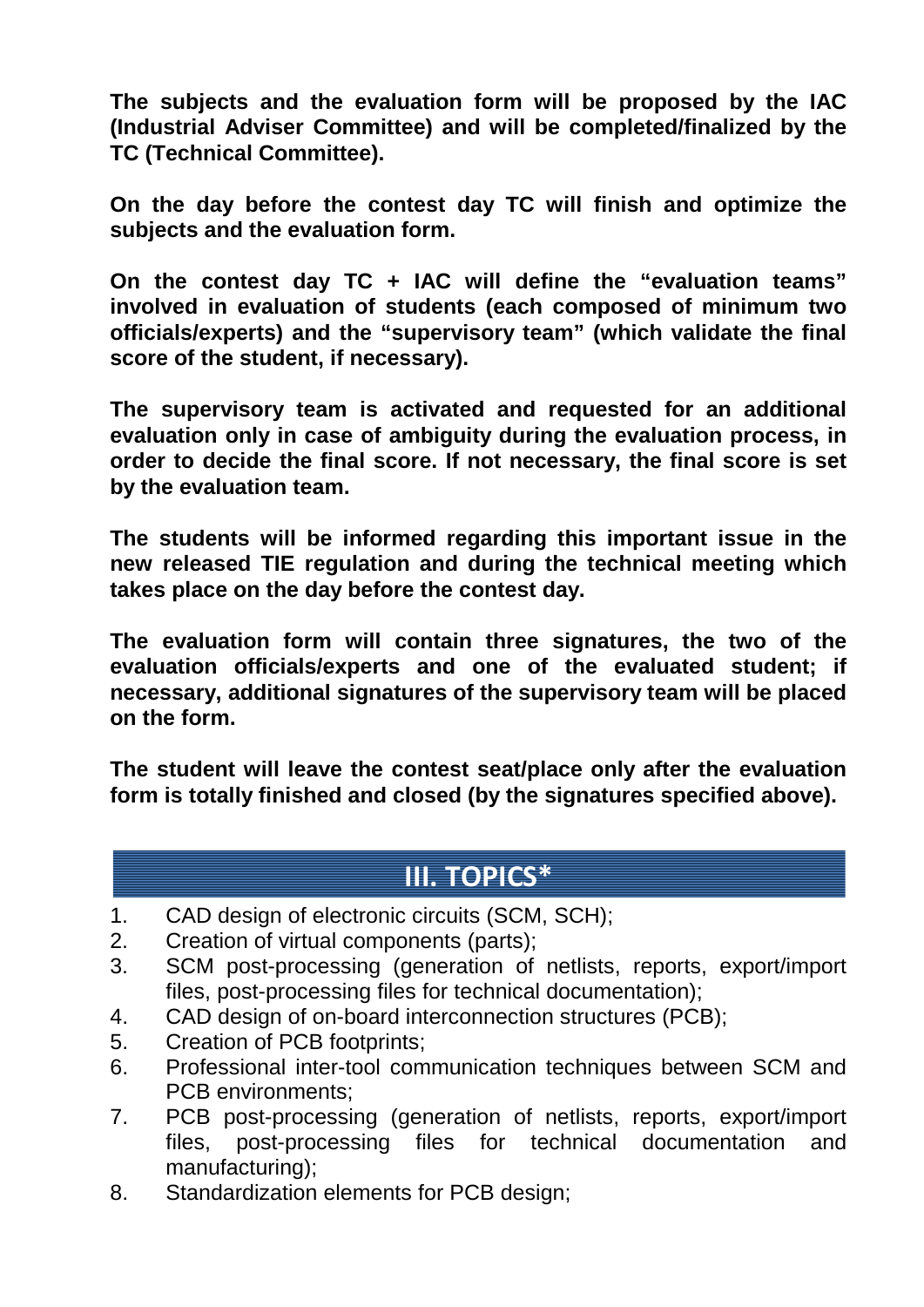- 9. Elements of analogue, digital and mixed design;
- 10. Elements of signal integrity, power integrity and electromagnetic compatibility at the PCB level.
	- \* see on **[www.tie.ro](http://www.tie.ro/)** all the technical topics/issues requested by TC.

# **IV. CONTEST RULES**

- 1. Each university can participate at the final stage with 4 students, 3 accepted competitors (3 bachelor students + 0 master student or 2 bachelor students + 1 master student) and 1 reserve (student placed in the local stage ranking after the first three), possible to participate only if one of the first three students is not able to take part at the final stage due to a force majeure (an extraordinary event or circumstance beyond the control of the participating student);
- $2.$  The participation fee for a university taking part at the final stage is 200 Euro.
- $3.$  Any student can apply at the local stage of the contest if he/she proves he/she follows the courses of an accredited university;
- $4.$  The organization of the local stage is under the attributions of the universities involved in EPETRUN and other European universities;
- $5.$  The lists of qualified students for the final stage (3 + 1 reserve) will be sent by the participating university to the LC of the organising university at least two weeks before the final stage, according to the official demands;
- $6.$  The contest time for the local stage is depending on local rules of the organising university. For the final stage the contest time is 240 minutes;
- $7.$  It will be mandatory for each student/competitor to participate with all the necessary hardware & software resources, in order to take part at the contest; the student/university **has to prove the existence of the license for the CAD system used in the contest**. The organizers will not provide any licensed software to the competitors, their main task being to manage the TIE contest and the whole scientific event around it;
- $8.$  During the contest, the student can use her/his own documentation, paper-based or in electronic format. The draft papers will be provided by LC/TC officials;
- 9. During the final stage of the contest the access to Internet is forbidden, all the technical documentation being available for competitors on a CD/pen-drive;
- $10.$  The contest regulations can be presented to participants at the beginning of the contest, if required;
- 11. During the contest, the students are not allowed to discuss to each other, to ask explanations from another competitor regarding contest issues, to borrow personal objects or documents. During the contest, the explanations can be asked only from TC officials;